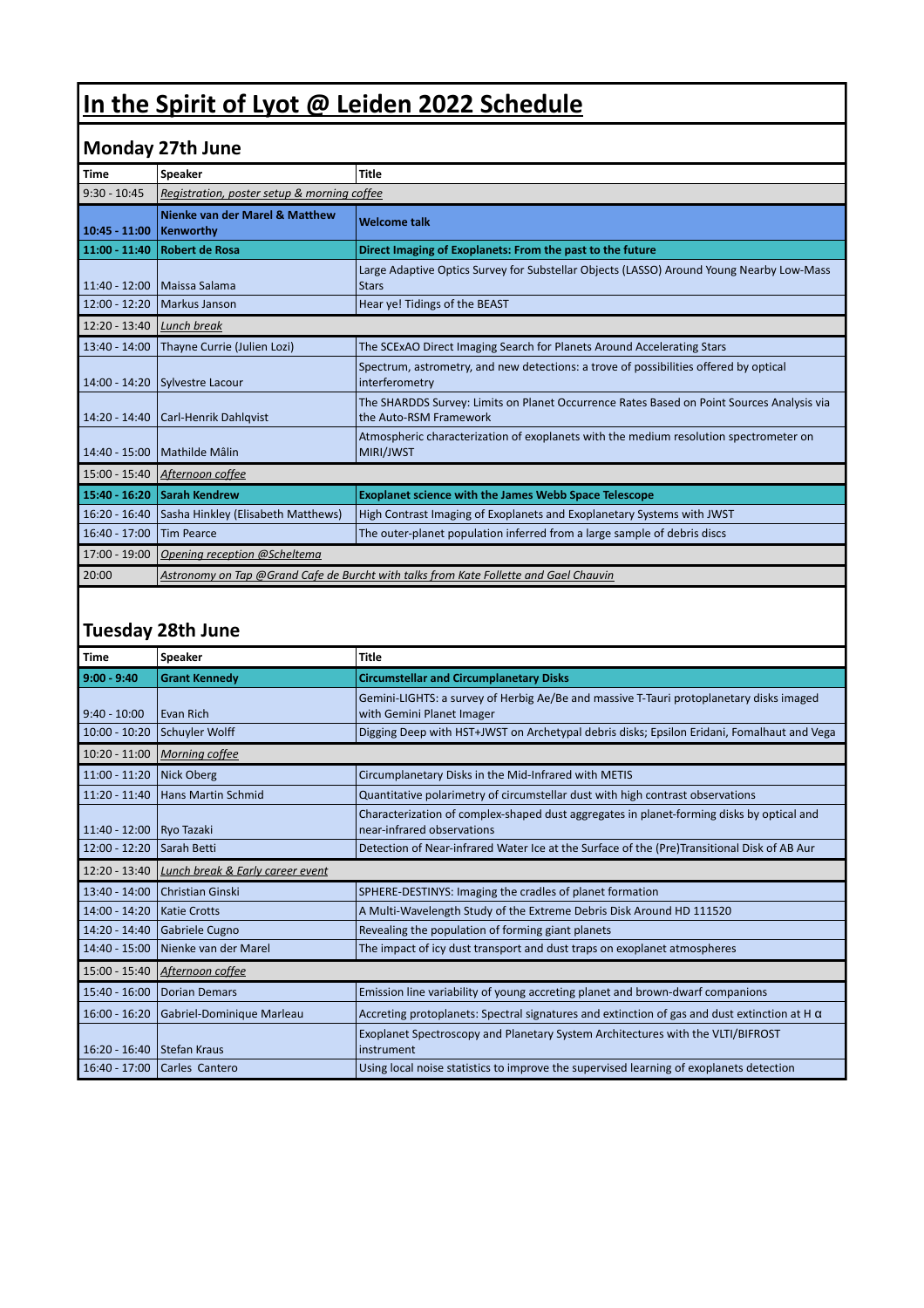| <b>Wednesday 29th June</b> |                                  |                                                                                                                             |  |  |
|----------------------------|----------------------------------|-----------------------------------------------------------------------------------------------------------------------------|--|--|
| <b>Time</b>                | Speaker                          | <b>Title</b>                                                                                                                |  |  |
| $9:00 - 9:40$              | <b>Faustine Cantalloube</b>      | <b>Algorithms for High Contrast Imaging</b>                                                                                 |  |  |
| $9:40 - 10:00$             | Kate Follette                    | Robust Detection and Interpretation of Accreting Protoplanet Signals                                                        |  |  |
| $10:00 - 10:20$            | Markus Johannes Bonse            | Comparing Apples with Apples: Statistically sound Detection Limits for Exoplanet High<br><b>Contrast Imaging</b>            |  |  |
| $10:20 - 11:00$            | Morning coffee                   |                                                                                                                             |  |  |
| $11:00 - 11:20$            | Antoine Chomez                   | Improving detection limits on direct imaging: The PACO algorithm performances                                               |  |  |
| $11:20 - 11:40$            | <b>Bin Ren</b>                   | Total intensity circumstellar disk imaging from data imputation: towards optimal extraction of<br>disks for planet-disk dis |  |  |
| $11:40 - 12:00$            | Sarah Steiger                    | The MKID Exoplanet Camera (MEC) for Subaru SCExAO: Using Stochastic Speckle<br>Discrimination for High-Contrast Imaging wit |  |  |
| $12:00 - 12:20$            | Rico Landman                     | Trade-offs in high-contrast integral field spectroscopy for exoplanet detection and<br>characterisation                     |  |  |
| $12:20 - 13:40$            | Lunch break                      |                                                                                                                             |  |  |
| 13:40 - 14:00              | Nour Skaf                        | Structures in the Beta Pictoris disk at 12 um with NEAR-VISIR                                                               |  |  |
| $14:00 - 14:20$            | Christian Marois                 | Deployment of focal plane WFS technologies on 8-m telescopes: from the Subaru SPIDERS<br>pathfinder, to the facility-class  |  |  |
| 14:20 - 14:40              | Kevin Barjot                     | First light of the upgraded FIRST visible fibered interferometer at the Subaru telescope                                    |  |  |
| 14:40 - 15:00              | Olivier Guyon                    | High Contrast Imaging at the Photon Noise Limit with WFS-based PSF Calibration                                              |  |  |
| 15:00 - 15:40              | Afternoon coffee                 |                                                                                                                             |  |  |
| $15:40 - 16:00$            | Rob van Holstein                 | Expanding the polarimetric capabilities of SPHERE-IRDIS to uniquely characterize the<br>formation environments of planets   |  |  |
|                            | 16:00 - 16:20 Sebastiaan Haffert | Observing giant planet accretion kinematics with MagAO-X and the Visible Integral Field<br>spectrograph eXtreme (VIS-X)     |  |  |
| $16:20 - 16:40$            | Steph Sallum (Deno Stelter)      | Thermal Infrared Exoplanet Science with SCALES and PSI-Red                                                                  |  |  |
| 16:40 - 17:00              | Daniel Echeverri                 | Vortex Fiber Nulling Demonstration with the Keck Planet Imager and Characterizer                                            |  |  |
| 18:00                      | Conference dinner @Scheltema     |                                                                                                                             |  |  |

## **Thursday 30th June**

| Time            | Speaker                                  | <b>Title</b>                                                                                                                |
|-----------------|------------------------------------------|-----------------------------------------------------------------------------------------------------------------------------|
| $9:00 - 9:20$   | Mona El Morsy                            | Development of a prototype instrument for the direct characterization of young giant<br>exoplanets                          |
| $9:20 - 9:40$   | Jules Dallant                            | A new PACO based method to push the exoplanets detection limits and to estimate their<br>orbital parameters simultaneously  |
| $9:40 - 10:00$  | Quinn Konopacky                          | The Development of HISPEC for Keck and MODHIS for TMT                                                                       |
| $10:00 - 10:20$ | <b>Olivier Absil</b>                     | Final design and expected performance of the METIS high-contrast imaging modes                                              |
| $10:20 - 11:00$ | <b>Morning coffee</b>                    |                                                                                                                             |
| $11:00 - 11:20$ | <b>Elisabeth Matthews</b>                | Dynamical Masses and Spectroscopic Analysis of Brown Dwarfs: long-period companions with<br>RVs and high contrast imaging.  |
| 11:20 - 11:40   | Kyle Franson                             | Searching for Planets and Brown Dwarfs around Young Accelerating Stars                                                      |
| $11:40 - 12:00$ | Rachel Bowens-Rubin                      | The tale of the Wolf 359b campaign: combining high-contrast imaging and RV data to study a<br>cold Neptunian exoplanet      |
| 12:00 - 12:20   | <b>Lucie Leboulleux</b>                  | Socio-demographic study of the high-contrast imaging community                                                              |
| 12:20 - 13:40   | Lunch break                              |                                                                                                                             |
| 13:40 - 14:00   | <b>Emily Rickman</b>                     | Precise Dynamical Masses of New Directly Imaged Companions from Combining Relative<br>Astrometry, Radial Velocities, and Hi |
| $14:00 - 14:20$ | Kevin Wagner                             | Imaging Habitable-Zone Exoplanets with Mid-Infrared Coronagraphy                                                            |
| $14:20 - 14:40$ | Jared Males                              | The potential, and limits, of high contrast imaging with the ELTs                                                           |
| 14:40 - 15:00   | Nemanja Jovanovic                        | Phase II of the Keck Planet Imager and Characterizer: System-level Laboratory<br>Characterization and Preliminary On-Sky Co |
| 15:00 - 15:40   | Afternoon coffee                         |                                                                                                                             |
| $15:40 - 16:00$ | Raphael Galicher (Anthony<br>Boccaletti) | Upgrading the high contrast imaging facility SPHERE: science drivers and instrument choices                                 |
| $16:00 - 16:20$ | Saavidra Perera                          | Upgrading the Gemini Planet Imager to GPI 2.0                                                                               |
| $16:20 - 16:40$ | Michael Fitzgerald                       | The Planetary Systems Imager for TMT: Overview and Status                                                                   |
|                 |                                          | Exoplanet Yield Sensitivity for the Hybrid Lyot Coronagraph from end-to-end modeling for                                    |